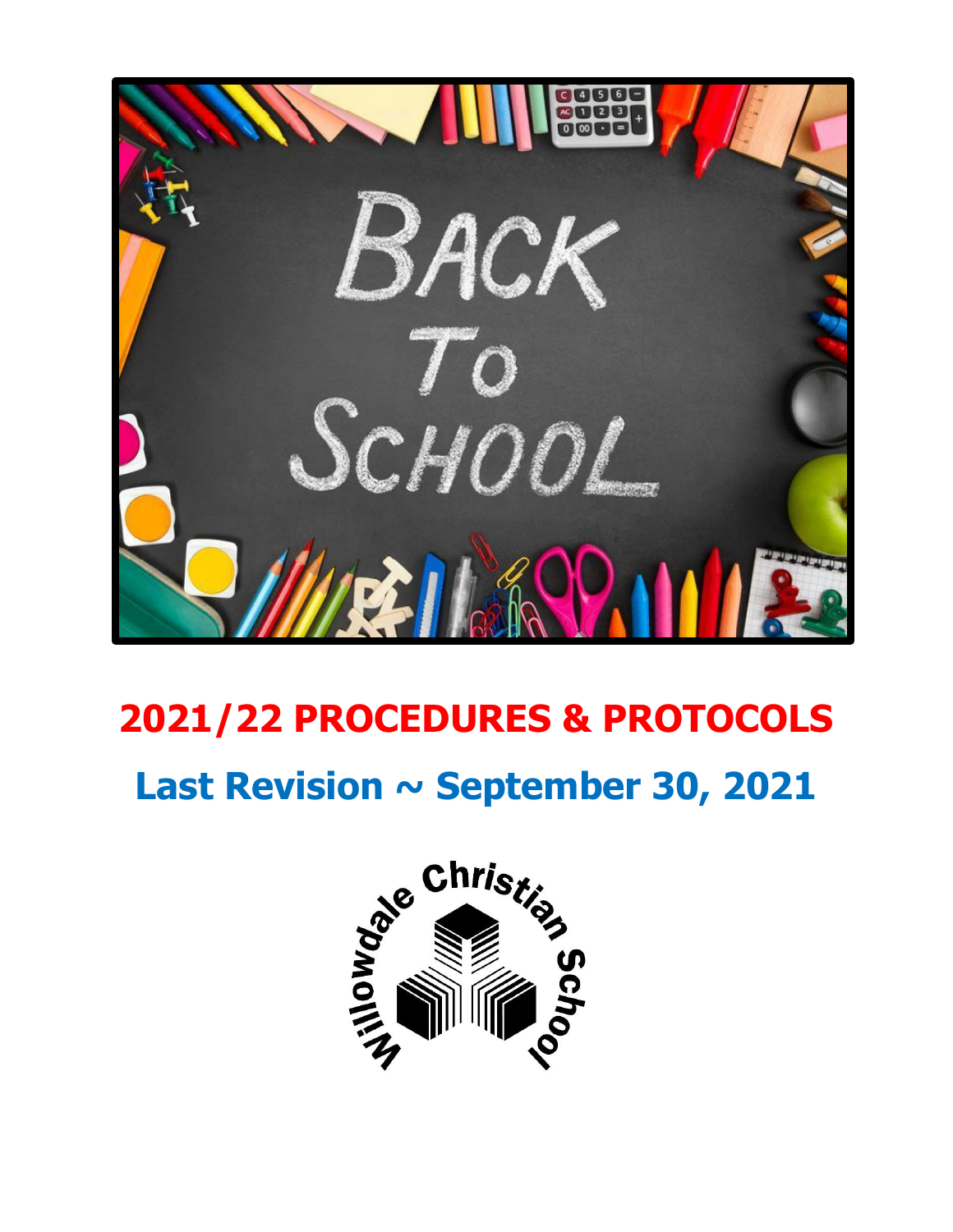## **TABLE OF CONTENTS**

| $\ast$ |  |  |
|--------|--|--|
| $\ast$ |  |  |
| $\ast$ |  |  |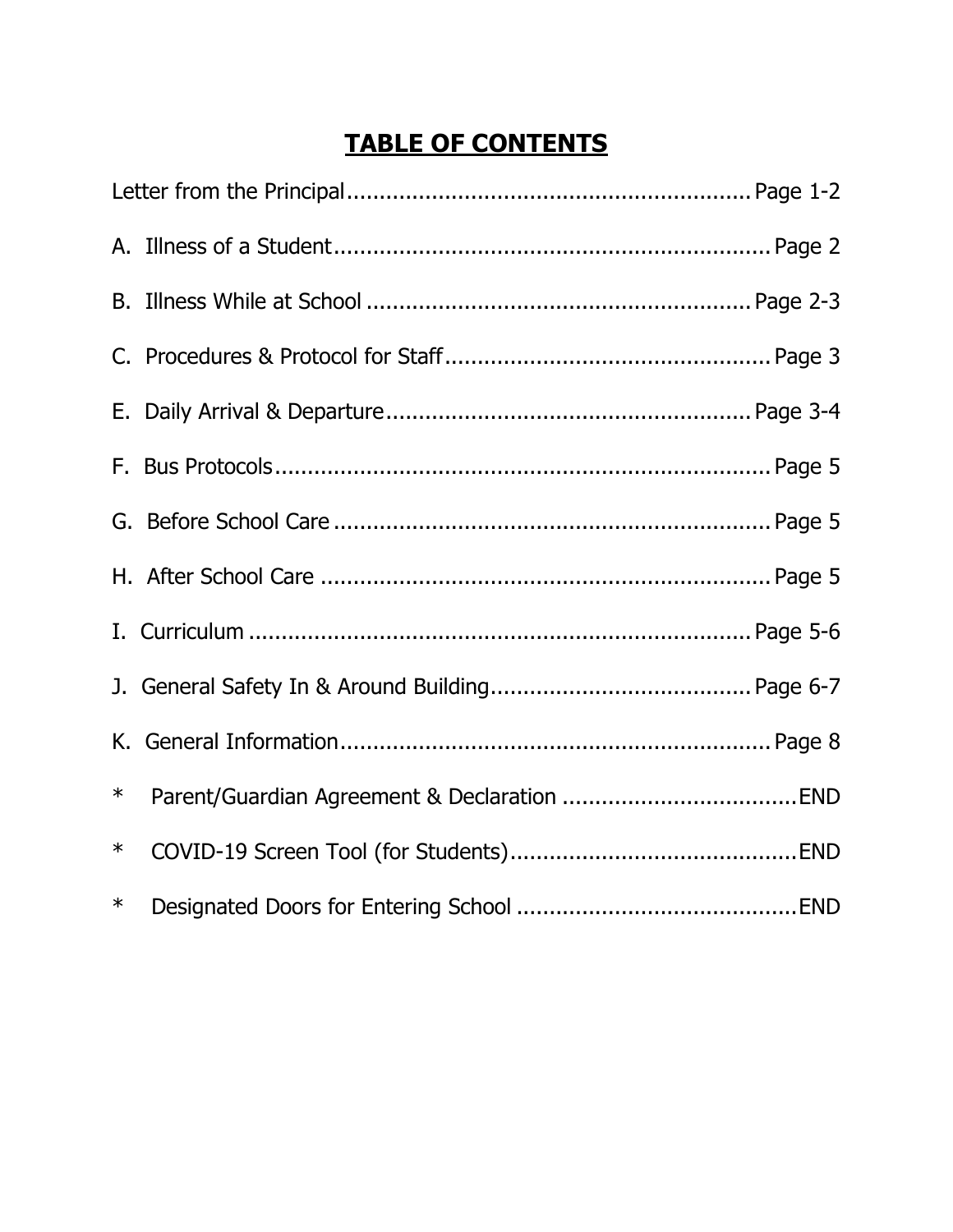#### Letter from the Principal

#### September 2, 2021

Well, here we are at the start of a new school year! If anyone had told me last summer that I would need to send out another "Back to School" booklet to parents prior to the 2021/22 school year, I would not have believed them. If fact, I naively thought things would be totally back to normal by this time!

These updates and protocols are coming to you much later than I anticipated due to the revolving door of changes and updates that have been coming to us from the Ministry of Education and Toronto Public Health. What you receive today is what we know as of this date. Any further changes will be sent to you as we are informed of them.

You will notice that the details about what symptoms require your child/ren to stay home from school, along with the when testing and/or self-isolation is required is now a document that comes directly from the Ministry of Health which will be updated as we receive them. The document is essentially a flow chart that is a series of questions that are answered 'yes' or 'no'. If you answer 'yes' to a specific question, it then explains what you need to do next.

The following is a list of some highlights from the document:

- Masks (medical, non-medical, or cloth) are required for all students in Grade 1-8 and strongly recommended for students in Kindergarten.
- Students will continue to be in cohorts again this year. This means that there will be minimal interaction with other cohorts. If rotation is required, the teachers will move, not the students. When outside for recess and lunch, there will be a total of 5 classes out a one time, but they will play in an area designated just for them.
- Masks are not required outdoors as long as students are not in close contact.
- Arrival and dismissal procedures will be as outlined in a previous email.
- The list of symptoms that require a student or staff member to stay home has been reduced in number. Please read the document carefully. (Document attached.)
- All students and staff are required to self-screen at home using the form included in the 'Back to School' booklet. (Document attached.)
- All students and staff are required to confirm to the school that the self screening has taken place. As we did last year, we will do this as follows:

1. Students in Grade 1-8 will use their agendas. Every day, a parent must conduct the selfscreening with their child/ren and write in the agenda on the correct day **"C-19 OK" and initial it**. This will be checked at the door of every classroom by the teacher. If this is not done, the teacher will need to screen the student prior to entering the classroom and parents will be contacted by the office, if the screening was not completed. If a child/ren arrives to school late, their agenda will be checked by Mrs. Venneri

\*\*On the first day of school, because most students will not yet have their agendas, parents are asked to either print off a copy of the self screening form and initial it or send it a note to say the screen has been successfully completed.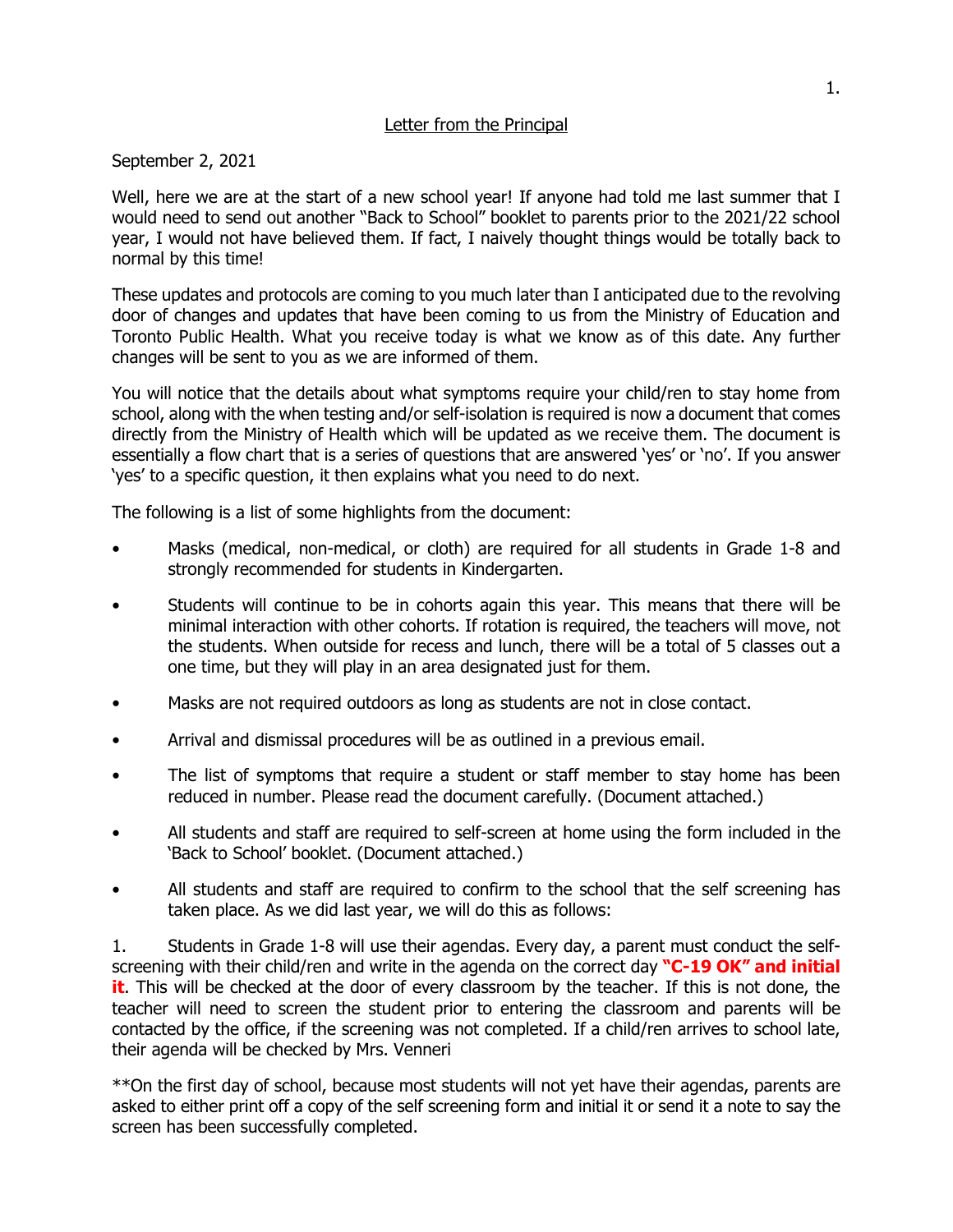2. Students in kindergarten will use the form at the entrance where they drop off their child to indicate that the self screening has been completed.

The attached 'Parent/Guardian Agreement and Declaration' must be signed by every family in the school. This form should be sent to the school on September 7 with your child/ren. (Document can be found at the end of this booklet.)

In His Service,

Cathy Sallows

Principal

#### A. **ILLNESS OF A STUDENT**

The health, safety, and well-being of our students and staff is a top priority. The best understanding of the present evidence is that COVID-19 can be transmitted by persons who do not exhibit symptoms. There is no guarantee that COVID-19 will not be contracted by persons entering the school premises. Every student must be screened for COVID-19 symptoms prior to arrival at school each day. (Student Screening Tool can be found at the end of this manual.) This document (soft copy) has also been provided to each WCS family. In addition to daily active screenings at home, please note that all students will be monitored at school for possible signs or symptoms of illness. Parents must provide daily proof of at-home screening by writing "C-19" and then initialing it in their child's agenda in the space provided for each school day. Each student must show this to their teacher prior to entering the classroom. If your child does not have their agenda at home, parents may complete the Student Screening Tool document and send a hard copy of it with their child as a substitute. If a student arrives at school without confirmation that a home screening has taken place that day, the teacher will conduct the screening, as well as take the student's temperature before they enter the classroom. Parents will then receive an email from the school office reminding them that they must conduct this screening themselves at home every day. Parents of JK & SK students will be required to initial in the column entitled "TAKEN" on the daily sign-in form (directly inside both Kindie doors) indicating that the student has been screened and is safe to be at WCS.

**NOTE -** If a child has a chronic illness that creates ongoing symptoms (allergies, asthma, etc.), parents may have their family physician provide a note to that effect. This will minimize the child's time away from school and prevent calls from the school office asking for the student to be picked up during the day.

### B. **ILLNESS WHILE AT SCHOOL**

Should a student appear ill or exhibit signs of illness while at school, the teacher will contact the office. The teacher will put a mask on the student if they are not already wearing one. The child will be asked to wait in the hallway outside their classroom. Either the Principal or the Office Administrator will put on the appropriate PPE (Personal Protective Equipment) that may or may not include gloves, face shield (in addition to a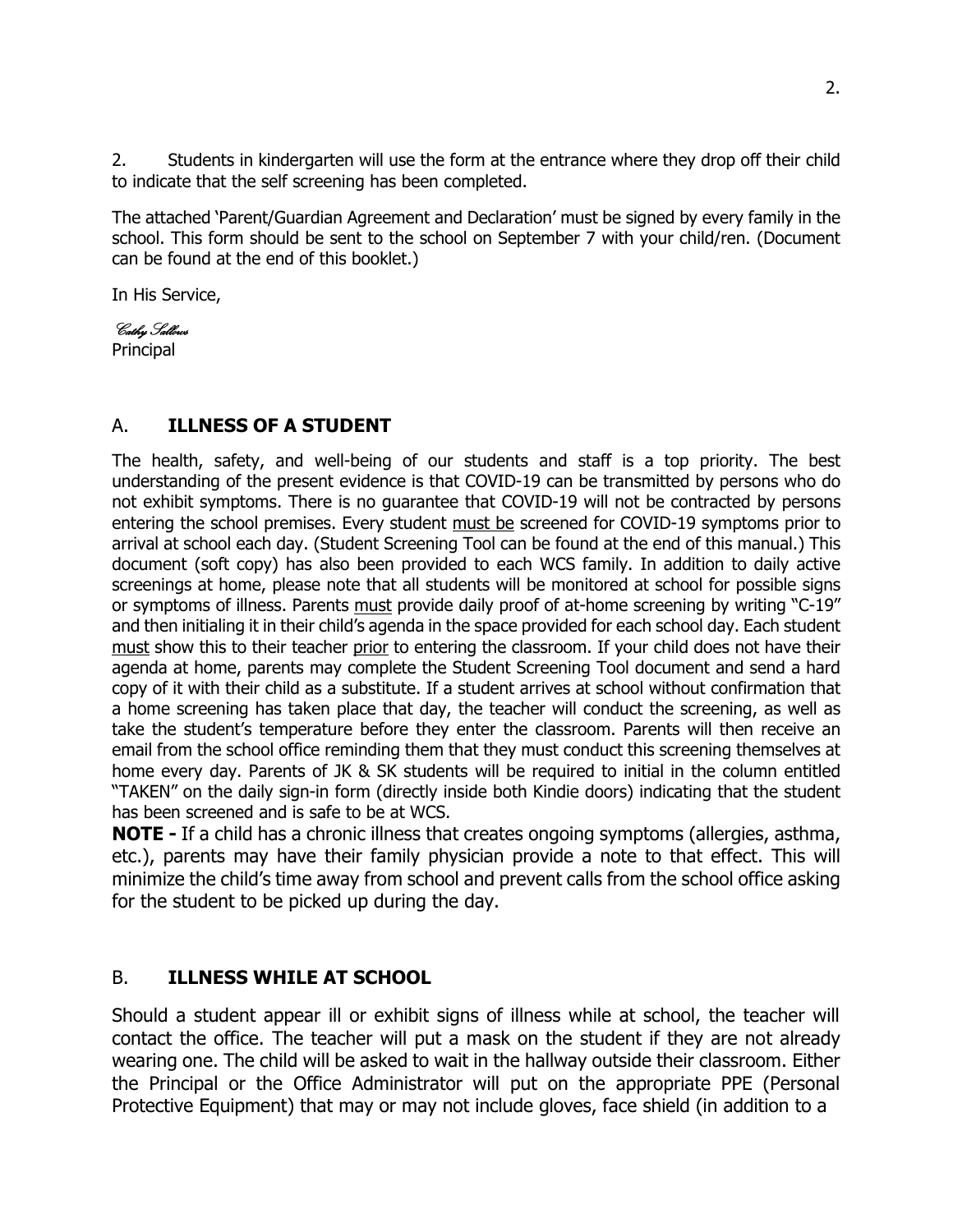face mask) and disposable gown and go to collect the student. The child will be escorted to the office area and be placed in a chair spaced at least 2 metres away from others. Parents/Guardians will be contacted and told that the child is exhibiting signs of illness and must be picked up immediately. All Parents/Guardians should make provisions for the 2020/21 school year for their children to be picked up on short notice should they become ill. Please consider designating someone to do this for you if you find it difficult, due to distance or work obligations, to get to the school quickly. (Parents/Guardians will list this Emergency Contact person on the Information Sheet they will receive during the first week of school.) The student will not be left unattended. Once picked up, the area where the student was waiting, as well as their desk area in the classroom, will be completely disinfected.

#### C. **PROCEDURES & PROTOCOLS FOR STAFF**

All the above protocols and procedures are applicable to WCS staff.

#### D. **DAILY ARRIVAL & DEPARTURE**

To prevent large numbers of students entering or leaving the building at the same time and congregating by lockers and hooks, we will have staggered arrival and departure times. (Junior & Senior Kindergarten will NOT have a staggered departure time.)

Very shortly, Parents/Guardians will receive an email from the office, asking them to select 1 of the following arrival times:

- $\geq 8:00$  am 8:10 am
- $> 8:10 \text{ am} 8:20 \text{ am}$
- $> 8:20$  am 8:30 am.

They will also be asked to select 1 of the following departure times:

- $> 3:15 \text{ pm} 3:25 \text{ pm}$
- $> 3:25 \text{ pm} 3:35 \text{ pm}$
- $> 3:35 \text{ pm} 3:45 \text{ pm}$

Once time slots have been selected and subsequently confirmed by the office, we ask that you honour these times as much as possible. Our goal is to minimize the number of people entering and exciting the building at the same time.

#### **ARRIVAL**

All doors to the school will be opened at 8:00 am. Students will not be permitted into the school building prior to 8:00 am. Upon arrival, students should immediately go to their respective doors and enter the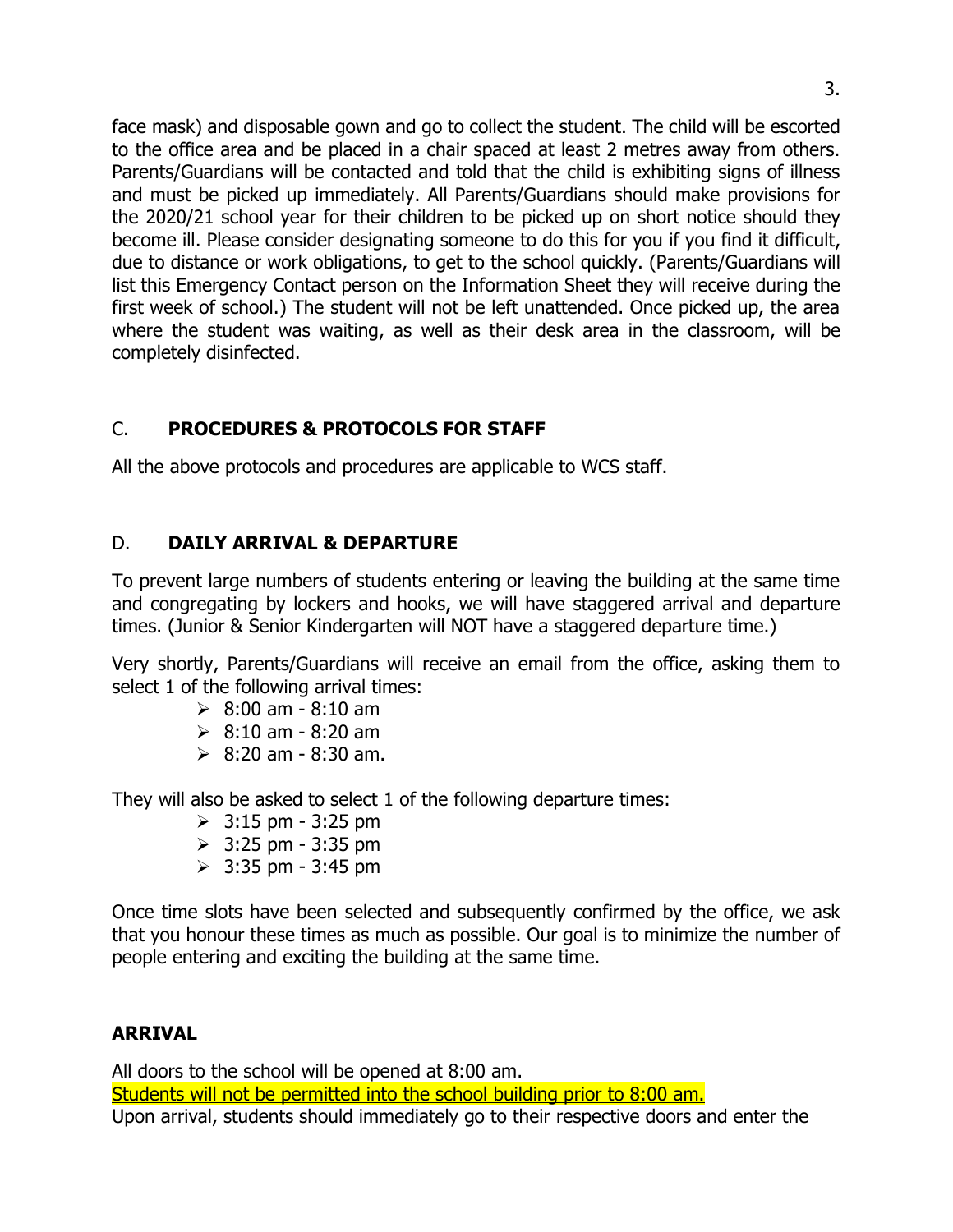building. (See diagram at the end of this document.) Parents are not permitted to accompany their children inside the school.

Teachers will encourage students to change their shoes, hang up their coats, bags, etc. and enter the classroom as quickly as possible. The time between  $8:00$  am  $-8:30$  am is not teaching time. Students will do quiet activities until the day begins at 8:30 am.

Junior & Senior Kindergarten parents are exempt from the above noted rule. They may accompany their child into the building with the following conditions:

1) Parents/Guardians must wear a mask;

2) Only 3 Parents/Guardians may enter at the same time.

3) Parents/Guardians must keep physically distant (2 meters) whether inside the school or while waiting outside.

4) Parents/Guardians must record their Name and Cell Phone Number each time they enter the school. This is for the purpose of tracking should Public Health require it. There will be a clipboard hanging by the door for parents to write down their information. You may wish to bring your own pen/pencil to avoid cross contamination.

#### **DEPARTURE**

Teachers will prepare their students to leave (pack up, get coat on, etc.) based on their scheduled departure time.

1) When Parents/Guardians arrive at their designated time, they will come to the gate where a staff member will notify the teacher inside the school that "Little Johnny's ride is here." The Parent/Guardian will then wait inside the gate on the side closest to Hilda Avenue. The student/s will exit the building through their designated door and meet their Parent/Guardian at the gate. The adult and child will leave the school property through the small gate facing Hilda Avenue.

2) JK/SK students will ALL be dismissed at 3:25 pm. Parents/Guardians should go directly to their appropriate door. The teacher will dismiss each child as their Parent/Guardian arrives. Please be conscious of distancing yourselves outside the JK/SK doors.

3) Bus students will be dismissed by their teachers at 3:15 pm. They will exit the school through their designated door and walk to the South parking lot where a staff member will ensure they board the bus safely. (See notes on Bus Safety.)

4) Those students booked to go to After School Care (ACS) will be dismissed at 3:35 pm. They will go immediately to the gym where the ASC co-ordinator will meet them 6.and ensure that they are placed with a designated caregiver.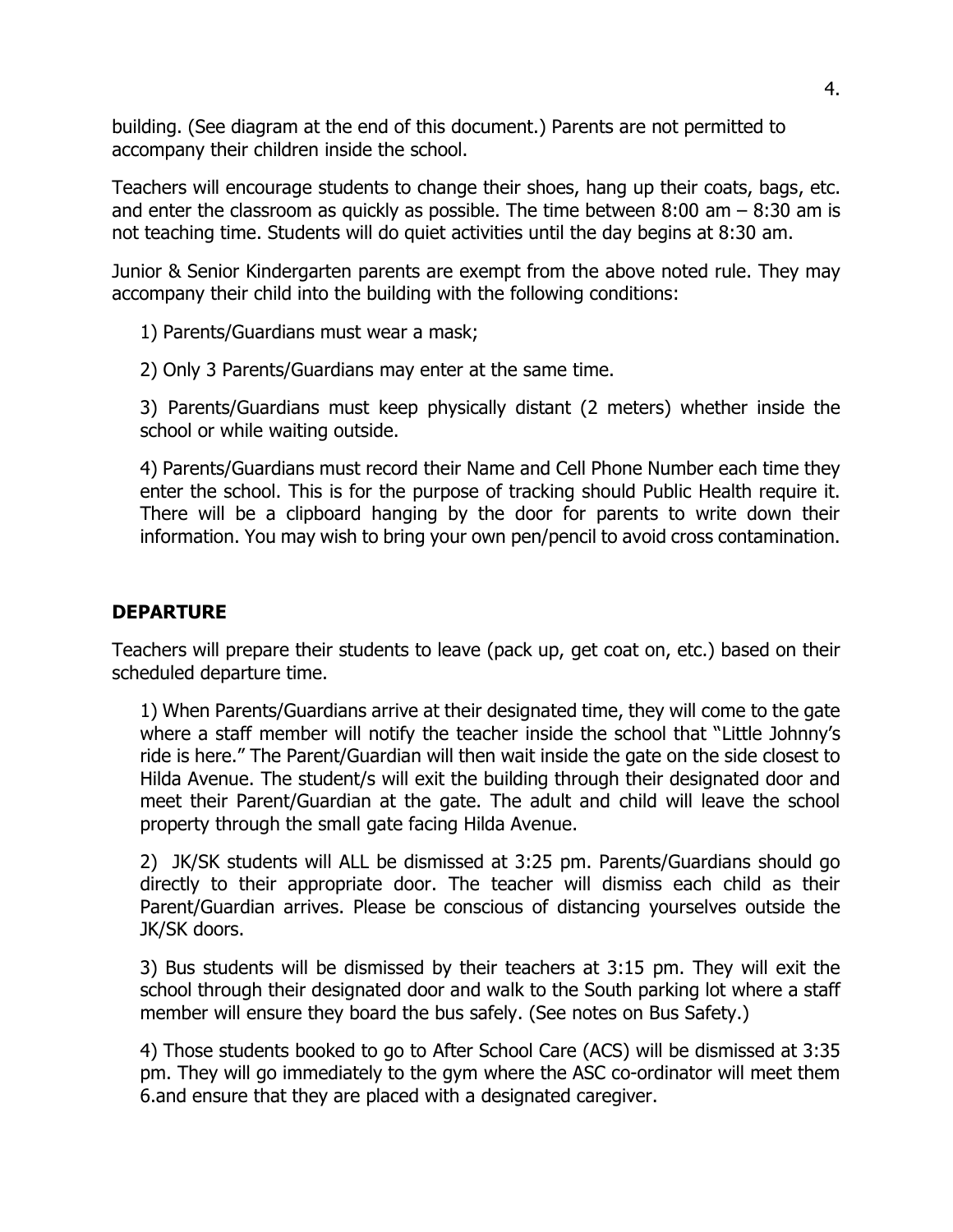5) Any students who have not been picked up by 3:45 pm will be brought to the office. These students will sit on chairs that are spaced 2 meters apart outside the office until their respective rides arrive. They may NOT go to ASC on an 'as needed' basis. (See notes on After School Care.)

#### E. **BUS PROTOCOLS**

There will be a North and South bus. All seating will be assigned with only 1 student per seat, other than siblings who may sit 2 per seat. When boarding the bus, all students will be asked to use hand sanitizer and put on a mask (even if the student is in a primary grade). No student will be allowed to move around on the bus. Due to the assigned seating, there will be NO spare seats on the bus for things such as birthday parties or sleepovers.

Students will begin boarding the bus at 3:15 pm this year, so the "arrive-at-home" times will likely be earlier than last year.

#### F. **BEFORE SCHOOL CARE**

Unlike last year, there will be NO before school care for JK/SK students. Students should arrive at their designated arrival time and go directly to their classrooms.

### G. **AFTER SCHOOL CARE (ASC) (From 3:35 pm – 6:00 pm)**

There will be ASC during the 2020/21 school year. Parents will be asked to register for ASC, indicating the names of their children, what days care will be required and an approximate time when they expect to pick up their child/ren. Small cohorts will be created consisting of 5-6 students and 1 caregiver. These cohorts will remain together, whether inside or outside (the preferred location) until all of them have been picked up. No students will be permitted in the kitchen. Students will be confined to the gym and outdoors. Students in ASC should come prepared with something they can do individually should the weather dictate that they remain in the gym. During ASC only, students may bring handheld electronic devices to play with. These may not be shared with others or used during the school day.

#### H. **CURRICULUM**

There have been some changes to curriculum if it was deemed to create an unsafe environment for our students. The following are some of the changes: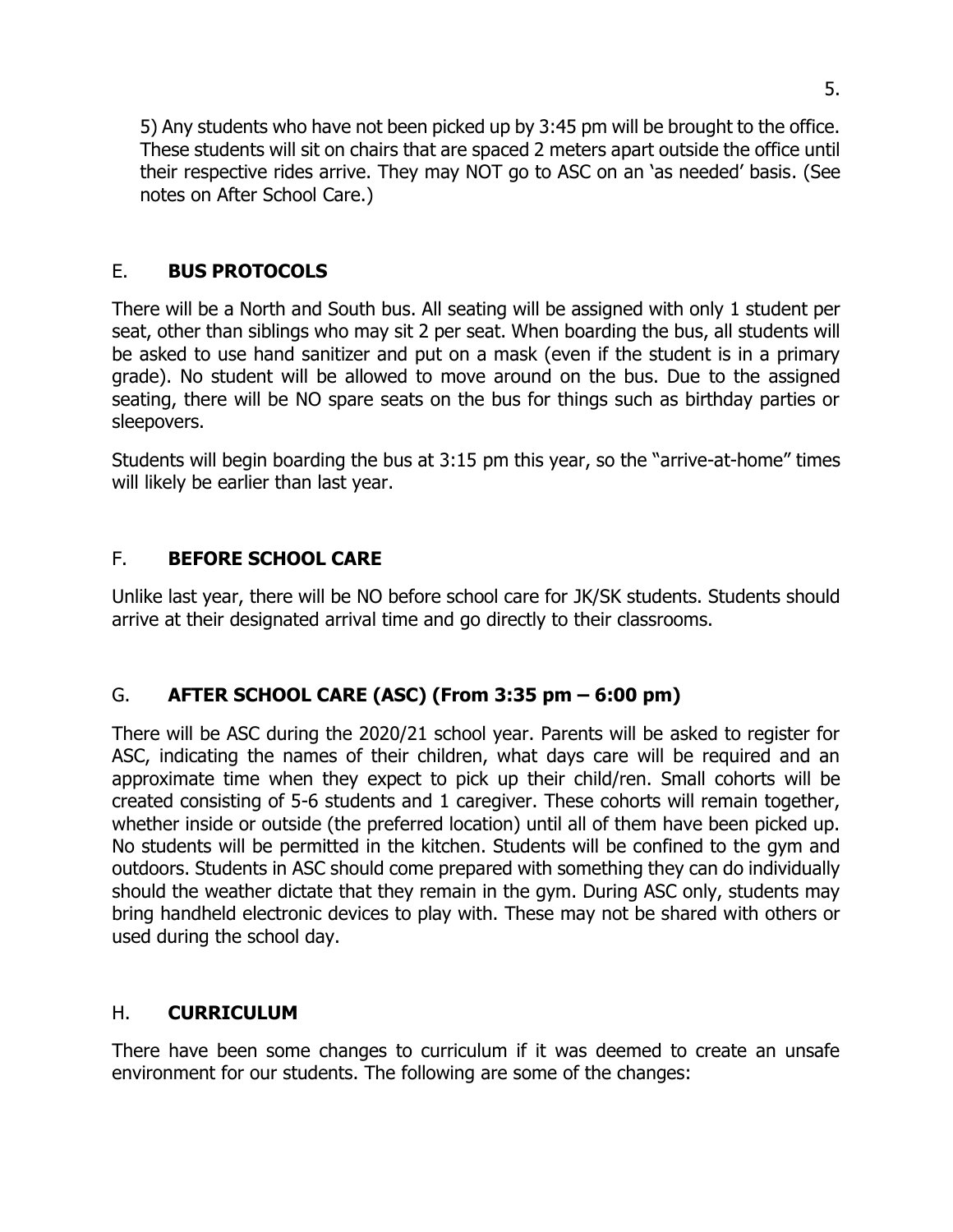1) Although Grade 7 & 8 Band is now permitted, we have chosen to delay the start of Band for a few months until we have a better understanding of how the pandemic is affecting this school year. Starting in September, Grade 7 will be studying Music

Theory and learning to play hand chimes. Grade 8 will also be studying Music Theory and playing "boom whackers". Parents will be advised if/when we switch to Band.

2) Grade 4 Recorder has been cancelled. Students will continue to study Music Theory and Music Appreciation while the playing component will be changed to "boom whackers" since that instrument can be played by 1 student individually.

3) Grade 5 & 6 will continue to play the ukulele.

4) Keyboarding and Technology will continue. The school will purchase wireless keyboards and mice in bulk. Each family will be asked to purchase 1 set for each of their children at an approximate cost of \$45 - \$50. These keyboards and mice will be stored in individualized bags in the classroom. All other keyboards and mice in the school will be removed. Whether in the Computer Lab (where students can sit at every other computer) or in the classroom, students will use their own keyboard and mouse which can be wiped down after each use and stored in their bag in the classroom.

5) Physical Education will continue but not in the gym. All PE classes will be held outside in warm and cold weather. Should it be raining, PE class will be cancelled for that day. Teachers will prepare outdoor activities that are both enjoyable and help to build physical fitness. Regulated gym uniforms are not required this year.

6) Students will not use the WCS library this year as it is now a Grade 5/6 classroom.

7) There will be some rotation this year where teachers move, not the students. Mdme Gillespie will still teach French in each grade but all French materials for each grade will remain in the specific classrooms.

8) Students who are involved with our Special Education program will be contacted directly by Mrs. Hay regarding their individualized programs.

9) All class trips and large gatherings (Wednesday Worship, etc.) in the gym have been cancelled until further notice.

### I. **GENERAL SAFETY IN AND AROUND SCHOOL BUILDING**

1) All students in Grades  $1 - 8$  must always wear a mask while in the building. Wearing a mask remains optional, but highly recommended, for students in Junior & Senior Kindergarten. All students in Grades  $1 - 8$  must also wear their masks outdoors if a 2-metre distance cannot be maintained between them and another student or teacher. These masks may be disposable or reusable. Students are encouraged to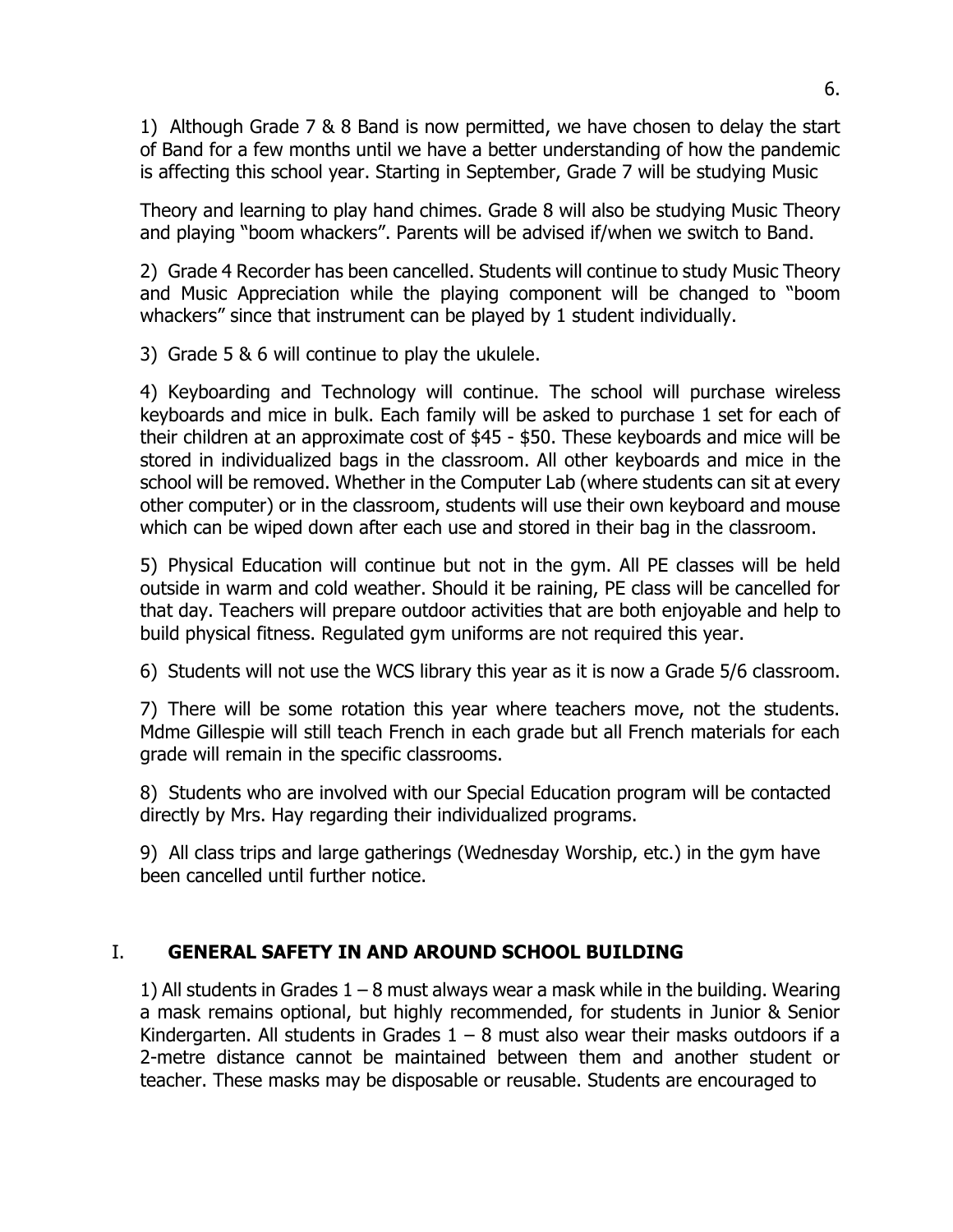have more than 1 mask at school in case they are needed. Parents/Guardians will provide masks for their children.

2) All staff will always wear masks when in the presence of students. These will be provided by the school, their employer. Staff will also have face shields available to them should they wish to wear both. When working closely with a student (such as in the Resource room) or in Kindergarten (where students may not be masked), the teacher will wear both a face mask and eye protection.

3) Non-essential adults will NOT be permitted to enter the building. (Kindergarten Parents/Guardians are exempt from this policy.) If you need to drop something off for the office or for your child, you must buzz the office and say why you are here. If it is simply a drop off, Mrs. Venneri will buzz you in and the item you are dropping off can be placed on the shelf directly to your right as you enter. The adult must NOT come further into the building, and they should leave immediately.

4) If the visit is considered essential (Occupational Therapist, Speech Therapist, appointment with the principal, of volunteers), the adult will buzz the office, state why they are here and then enter the building. At that point, the adult must use the available hand sanitizer, ensure their mask is on securely, and complete a self assessment form that will be provided. The Office Administrator will take the adult's temperature and record it on the self assessment form. The adult may then go directly to their destination.

5) Recess and lunch times will be staggered. There will be 5 cohorts outside at the same time. There will be no interaction between cohorts. Kindergarten only will be able to use the playscape. Each class will have their own supply of balls, skipping ropes, etc. to play with outside. The South parking lot will have games painted on the pavement for students to enjoy. While outside, masks must be worn by students in Grades  $1 - 8$  unless they can main appropriate distance between themselves and other members of their cohort.

6) There will be hand sanitizer dispensers located outside every door in the school (outdoor and indoor). Students will be shown how and when to disinfect their hands (every time they leave or enter a room or the school building). As often as possible, students will be encouraged to use soap and water available in the school washrooms.

7) When students line up to come inside, there are markings on the pavement outside their respective doors indicating where they are to stand to keep students separated.

8) We have hired daytime cleaning staff. This staff member will be in the school for 2 hours every morning and 2 hours every afternoon. They will be cleaning every high touch area in the school (doorknobs, handrails, outside doors, toilets, sinks, etc.) as well as doing a thorough cleaning of all classrooms and common areas every night.